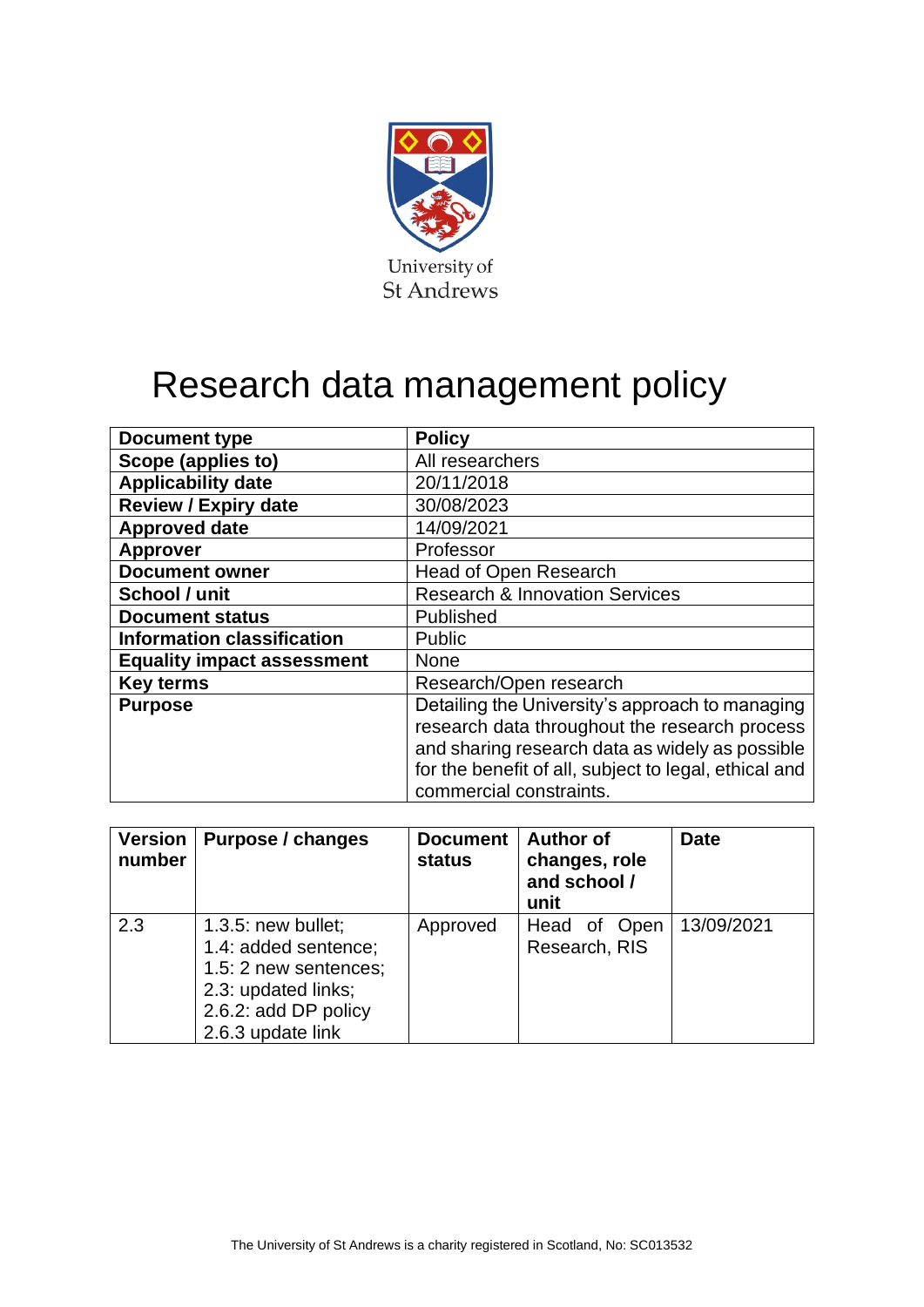### **1. Policy Statement**

- 1.1.As one of the leading research-intensive universities in the world, the University of St Andrews places high value on the research conducted under its auspices; whether produced solely within its academic schools, its centres/institutes or as result of research pooling. More information on the University's research activities can be found at [https://www.st-andrews.ac.uk/research/](As%20one%20of%20the%20leading%20research-intensive%20universities%20in%20the%20world,%20the%20University%20of%20St%20Andrews%20places%20high%20value%20on%20the%20research%20conducted%20under%20its%20auspices;%20whether%20produced%20solely%20within%20its%20academic%20schools,%20its%20centres/institutes%20or%20as%20result%20of%20research%20pooling.%20More%20information%20on%20the%20University)
- 1.2.The University is committed to excellence throughout its activities. These activities increasingly collect and produce raw and processed research data, much of which is valuable and needs to be retained over the long term. This applies equally to all disciplines.
- 1.3.The purpose of research data management is to ensure that research data is managed according to good practices for collection, curation, storage, management, retrieval, re-use, sharing, archiving, preservation and access, as appropriate for the data and discipline concerned, to support researchers to:
	- 1.3.1. maximise the academic value of research data;
	- 1.3.2. meet the expectations set out in the University's relevant policy and guidance (see Section 2.3);
	- 1.3.3. comply with any applicable requirements of funding agencies and other stakeholders;
	- 1.3.4. where personal data is involved, protect the privacy of research participants by safeguarding their data; and
	- 1.3.5. follow the [FAIR guiding principles](https://www.go-fair.org/fair-principles/) for data management and stewardship.
- 1.4.The University expects that all research data will over time be made publicly available wherever possible consistent with any constraints necessary to meet funding requirements, statutory or ethical responsibilities. Our guiding principle is 'as open as possible, as closed as necessary'.
- 1.5.Data should be deposited into an appropriate long-term archive. Such archives include national or international subject-specific archives, secure repositories for data with extreme confidentiality requirements, or a managed University repository (e.g. Pure). For the personal data of study participants, the measures indicated on the relevant ethical application form and communicated to the study participants must be adhered to when depositing data in a repository. Data underpinning publications should be made openly available wherever possible, with explicit Data Access Statements provided in publications. Data should have persistent identifiers to support citations, and descriptions to enhance discoverability.
- 1.6.The University will maintain a central catalogue of metadata descriptions for indexing, archiving, naming, and retrieval of datasets and other objects, and will register the DOI or other stable name of all objects being managed to support uniform treatment.

#### 2. **Scope and responsibilities**

- 2.1.This policy applies to all researchers and research data as defined in Section 3. This policy applies to all research irrespective of funding.
- 2.2.Within its statutory and other requirements, **the University** seeks to leave as much control over the data lifecycle with the researchers concerned.

#### 2.3.**Researchers:**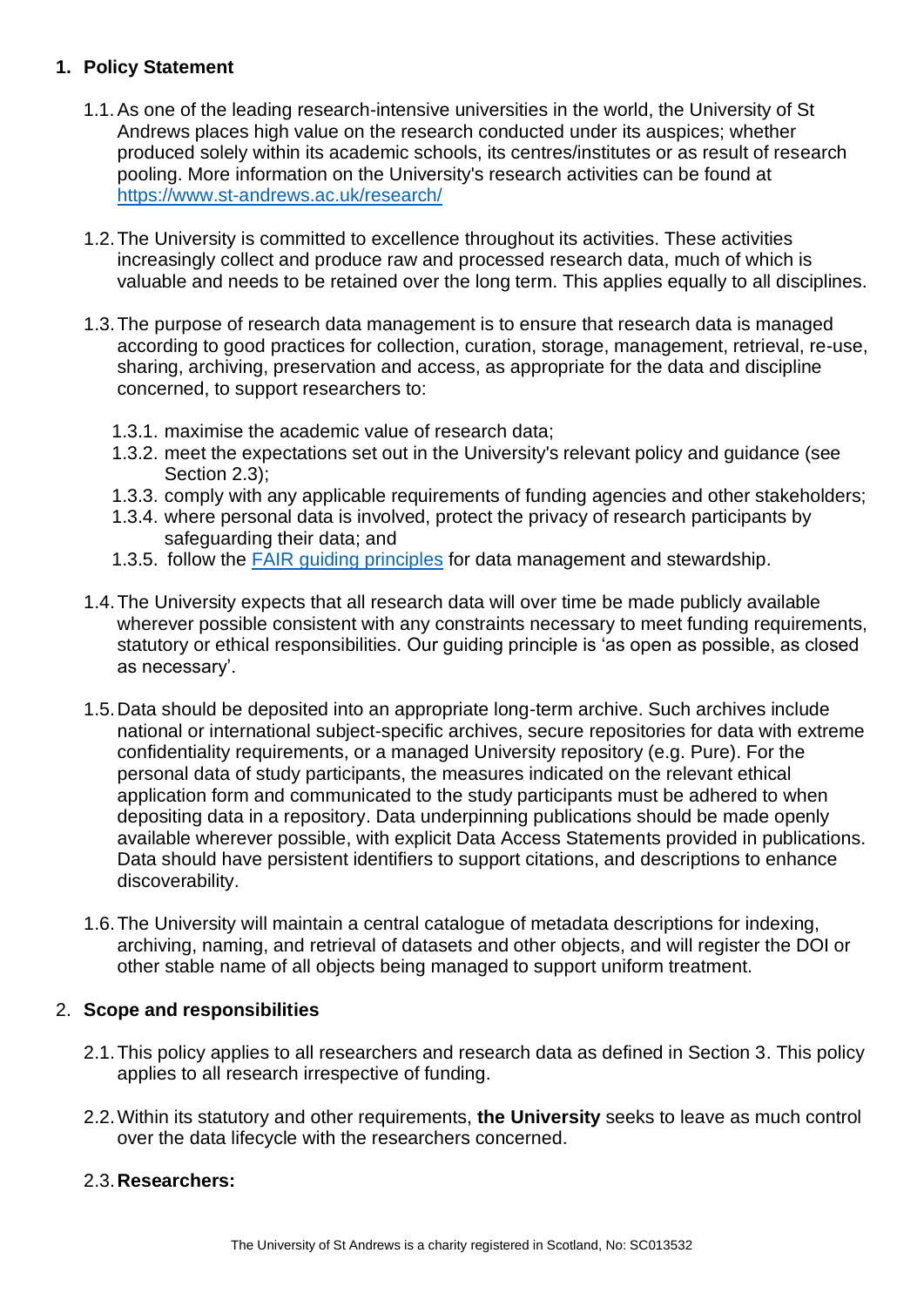- 2.3.1. Should develop a data management plan for the data to be collected and securely managed; protecting individuals and the University from accidental or malicious data loss. Such plans should include issues of confidentiality, retention, sharing, publication, preservation and open access, and describe how the collection of data and metadata will be integrated into their everyday research processes so as to make compliance with the data management plan, ethics requirements and legislation as simple as possible;
- 2.3.2. Should allocate appropriate resources (time and financial resources) for research data management in grant proposals;
- 2.3.3. Should deposit their data in accordance with this Policy (see Section 1.5); and
- 2.3.4. Must act in accordance with other relevant University policies, referring to relevant guidance where provided: the Principles of Good Research Conduct, Data Protection policy, and Information Classification Policy.

Links:

<https://www.st-andrews.ac.uk/research/integrity-ethics/research-integrity/good-research-conduct/> <https://www.st-andrews.ac.uk/staff/policy/dataprotection/policy/> [https://www.st-andrews.ac.uk/policy/information-governance-and-management-information-](https://www.st-andrews.ac.uk/policy/information-governance-and-management-information-security/university-information-classification-policy.pdf)

[security/university-information-classification-policy.pdf](https://www.st-andrews.ac.uk/policy/information-governance-and-management-information-security/university-information-classification-policy.pdf)

- 2.4.**Principal Investigators/Group leaders/Supervisors** should ensure that they and the researchers they manage receive appropriate induction, training and support in the handling, curation and archiving of research data.
- 2.5.**Heads of School** should provide oversight of data management within their Schools.
- 2.6.**The University** has a responsibility to ensure that systems are in place to support and reinforce good research data management. The University will provide:
	- 2.6.1. Advice and guidance on the management of personal and otherwise sensitive data in line with legislation and how legislation supports academic research Contact: [dataprot@st-andrews.ac.uk](mailto:research-data@st-andrews.ac.uk)
	- 2.6.2. Within cost constraints, access to services and facilities for the storage, backup, registration, deposit, curation, archiving and preservation of research data. See the Digital Preservation Policy: [https://www.st-andrews.ac.uk/policy/library-and-museum](https://www.st-andrews.ac.uk/policy/library-and-museum-services/digital-preservation-policy.pdf)[services/digital-preservation-policy.pdf](https://www.st-andrews.ac.uk/policy/library-and-museum-services/digital-preservation-policy.pdf)
	- 2.6.3. Advice, support, guidance and training on best practice in research data management. See<https://www.st-andrews.ac.uk/research/digitalresearch/researchdata/> Contact: [research-data@st-andrews.ac.uk](https://www.st-andrews.ac.uk/library/services/researchsupport/researchdata/)

## 3. **Definitions**

- 3.1.*Researcher* is defined as any person conducting research under the auspices of the University, including staff and students.
- 3.2.*Research data* are defined as the data, objects, materials or artefacts needed to reproduce/retrace the published outcomes of research, whether physical or digital.
- 3.3.*Personal data* is defined in the UK Data Protection Act 2018 as 'any information relating to an identified or identifiable living individual'.

|            | Version   Purpose / changes | <b>Document</b> | Author of changes, role   Date |  |
|------------|-----------------------------|-----------------|--------------------------------|--|
| ∣ number ∣ |                             | status          | and school / unit              |  |